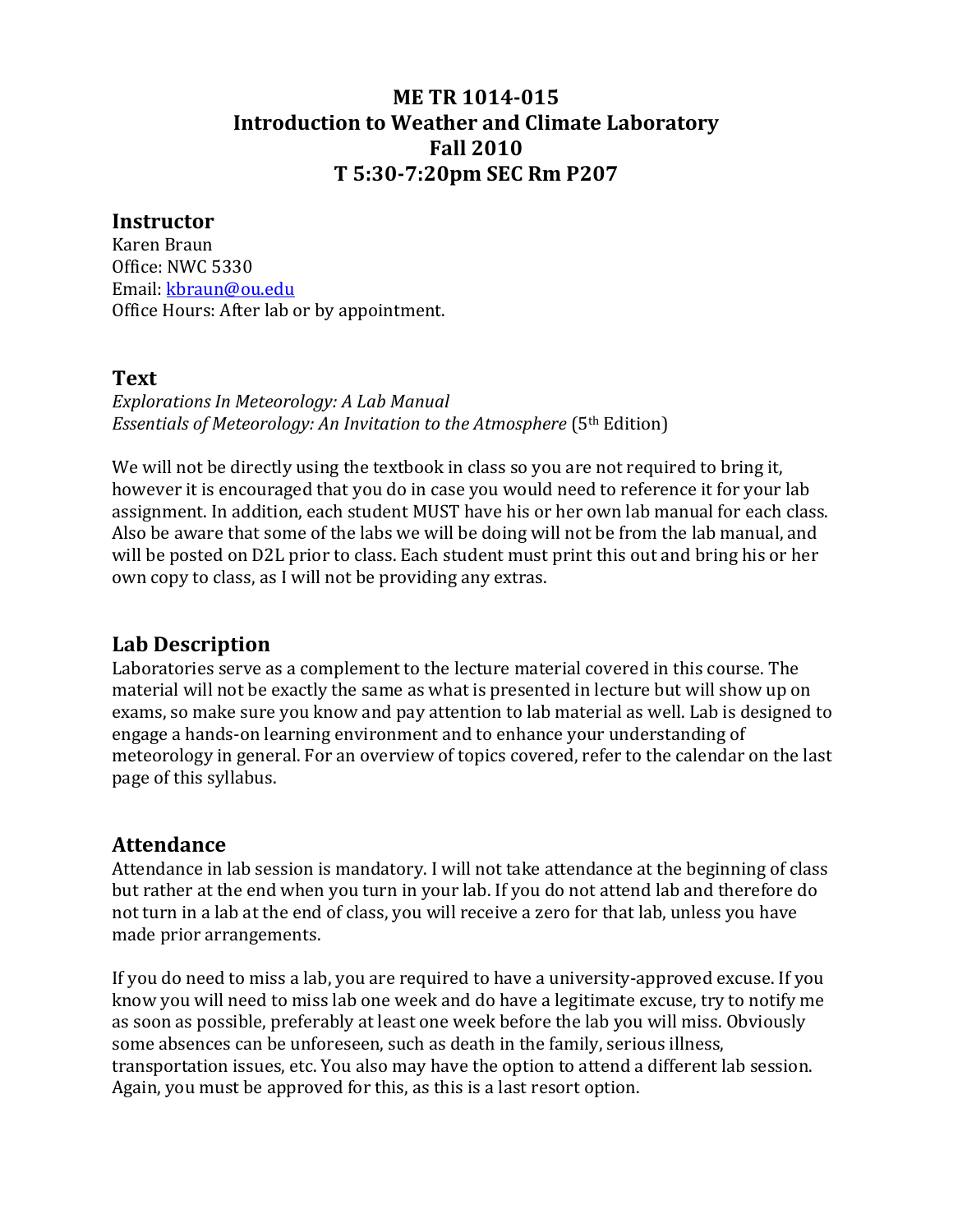It is the policy of the University to excuse absences of students that result from religious observances and to provide without penalty for the rescheduling of examinations and additional required classwork that may fall on religious holidays. Any student who has a religious holiday fall on one of the lab days, please see me no later than one week prior to the lab so that we can make arrangements.

# **Grading**

60% Labwork 40% Quizzes

Your final lab grade will account for 25% of your total grade in the course. Of that 25%, the majority will depend on the actual labwork itself. Each lab will have a different point value depending on the depth of each particular lab. The labs will be graded for the most part on accuracy, so just simply putting forth the effort is not quite enough. You may lose points for sloppy or illegible work, so please be as neat as possible.

You may drop the lowest lab grade at the end of the semester, no questions asked. This can account for any unforeseen absences, if necessary.

There will be about 5 total quizzes this semester covering material from previous labs. You will be returned all labs (with grades) at least one week before you are quizzed on them. No quiz grades will be dropped.

## **Lab Structure**

We will start each lab promptly at 5:30. Please make your best effort to not come in late as it disrupts the class. Be sure to come prepared. This means bringing a pencil, eraser, calculator, and colored pencils to each class. It may also benefit you to read over the lab before coming to class. I will give a brief introduction to each lab before you start on your assignment, and this is a good time to ask questions if you have any.

Labs are to be completed in class only. The two hours allotted to class should be sufficient to complete each lab, so please use your time effectively. If the majority of the class cannot finish by the end of lab time, it will be dealt with as needed.

DO NOT COMPLETE THE LAB BEFORE CLASS!! There is no reason to do this. If I suspect that students have completed the lab before class, this will affect their grades and may result in a loss of points on the actual lab.

## **Desire2Learn**

#### https://learn.ou.edu (log in with your 4x4)

Please refer to this website every so often as I will post announcements if necessary. Grades will also be posted here unless you have requested to have them withheld.